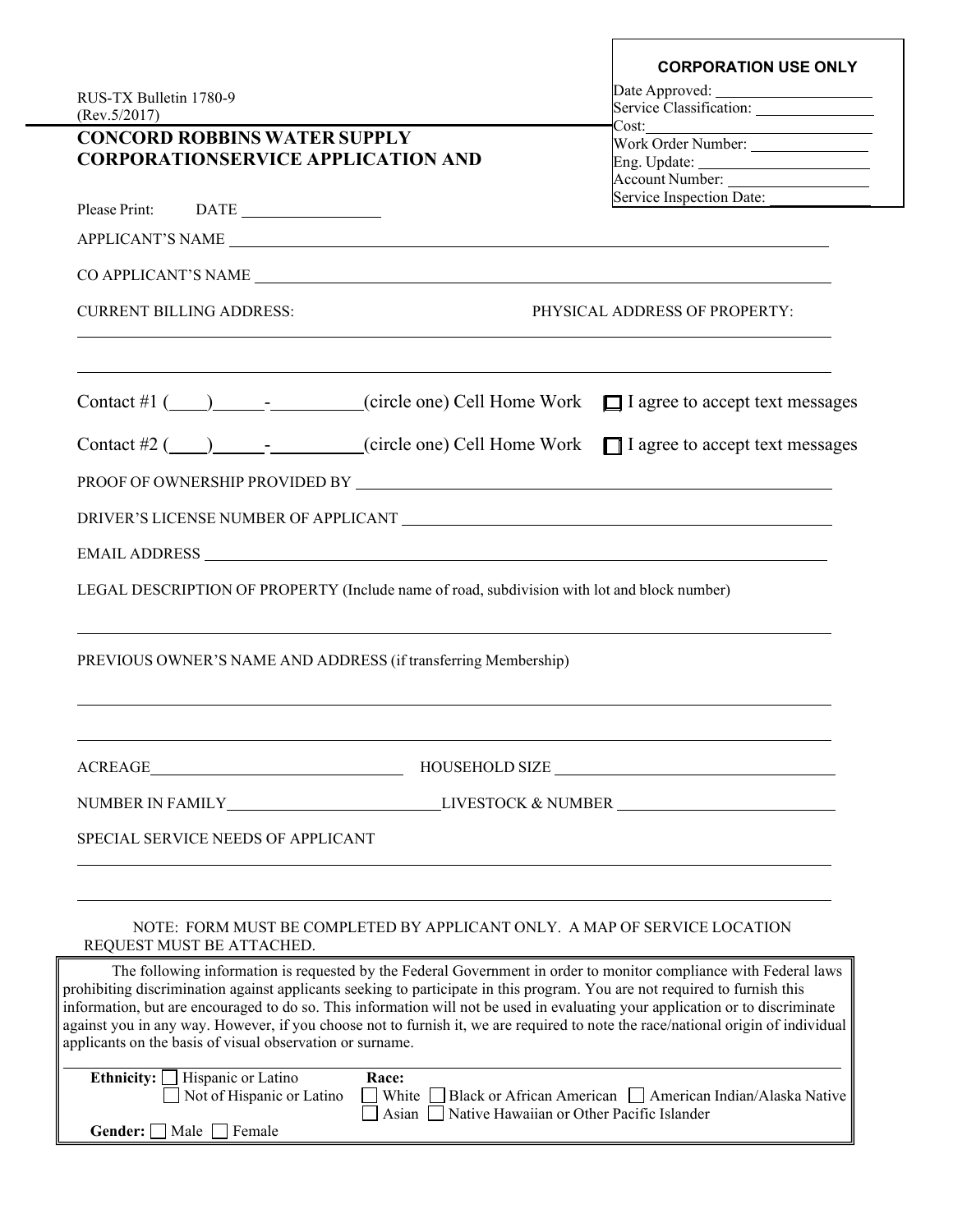## EQUAL OPPORTUNITY PROGRAM RUS-TX Bulletin 1780-9 (5/2017) Service Application and Agreement

| AGREEMENT made this                            | day of | between                                                                                          |
|------------------------------------------------|--------|--------------------------------------------------------------------------------------------------|
|                                                |        | Concord Robbins Water Supply Corporation, a corporation organized under the laws of the State of |
| Texas (hereinafter called the Corporation) and |        | (hereinafter called                                                                              |
| the Applicant and/or Member),                  |        |                                                                                                  |

# Witnesseth:

The Corporation shall sell and deliver water service to the Applicant and the Applicant shall purchase, receive, and/or reserve service from the Corporation in accordance with the bylaws and tariff of the Corporation as amended from time to time by the Board of Directors of the Corporation. Upon compliance with said policies, including payment of a Membership Fee, the Applicant qualifies for Membership as a new applicant or continued Membership as a transferee and thereby may hereinafter be called a Member.

The Member shall pay the Corporation for service hereunder as determined by the Corporation's tariff and upon the terms and conditions set forth therein. The Applicant may request a copy of the Corporation's tariff. A copy of this agreement shall be executed before service will be provided to the Applicant.

The Board of Directors shall have the authority to discontinue service and cancel the Membership of any Member not complying with any policy or not paying any utility fees or charges as required by the Corporation's published rates, fees, and conditions of service. At any time, service is discontinued, terminated or suspended, the Corporation shall not re-establish service unless it has a current, signed copy of this agreement, and the member/applicant has complied with all terms and conditions that caused the service discontinuance.

If this agreement is completed for the purpose of assigning utility service as a part of a rural domestic water system loan project contemplated with the Rural Development, an Applicant shall pay an Indication of Interest Fee in lieu of a Membership Fee for the purposes of determining:

a. The number of taps to be considered in the design and

b. The number of potential ratepayers considered in determining the financial feasibility of constructing

1) a new water system or

2) expanding the facilities of an existing water system.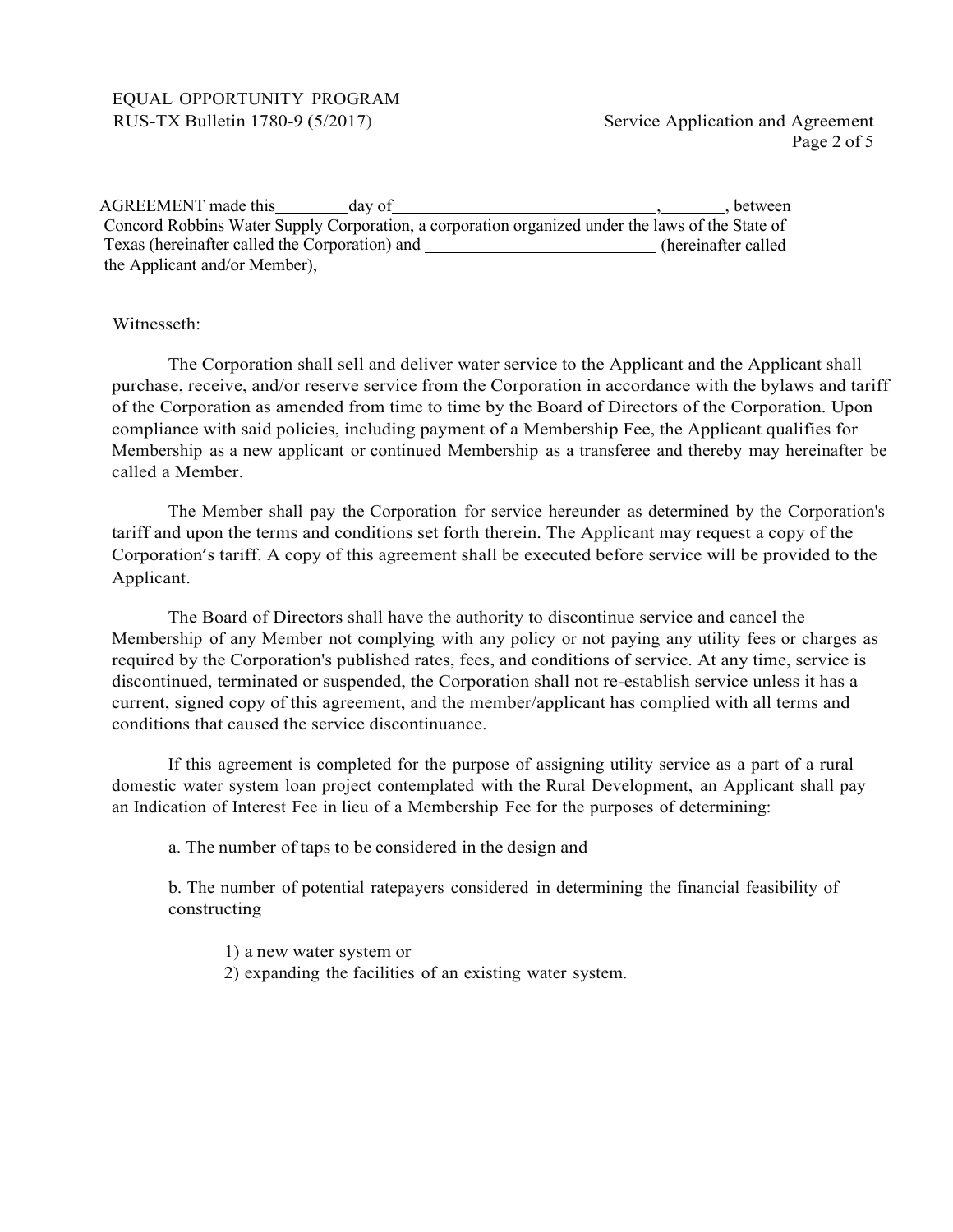The Applicant hereby agrees to obtain, utilize, and/or reserve service as soon as it is available. Applicant, upon qualification for service under the terms of the Corporation's policies, shall further qualify as a Member and the Indication of Interest Fee shall then be converted by the Corporation to a Membership Fee. Applicant further agrees to pay, upon becoming a Member, the monthly charges for such service as prescribed in the Corporation's tariff. Any breach of this agreement shall give cause for the Corporation to liquidate, as damages, the fees previously paid as an indication of interest. In addition to any Indication of Interest Fees forfeited, the Corporation may assess a lump sum of \$300.00 as liquidated damages to defray any losses incurred by the Corporation. If delivery of service to said location is deemed infeasible by the Corporation as a part of this project, the Applicant shall be denied Membership in the Corporation and the Indication of Interest Fee, less expenses, shall be refunded. The Applicant may re-apply for service at a later date under the terms and conditions of the Corporation's policies. For the purposes of this agreement, an Indication of Interest Fee shall be of an amount equal to the Corporation's Membership Fees.

All water shall be metered by meters to be furnished and installed by the Corporation. The meter connection is for the sole use of the Member or customer and is to provide service to only one (1) dwelling or one (1) business. Extension of pipe(s) to transfer utility service from one property to another, to share, resell, or submeter water to any other persons, dwellings, businesses, or property, etc., is prohibited.

The Corporation shall have the right to locate a water service meter and the pipe necessary to connect the meter on the Member's property at a point to be chosen by the Corporation, and shall have access to its property and equipment located upon Member's premises at all reasonable and necessary times for any purpose connected with or in the furtherance of its business operations, and upon discontinuance of service the Corporation shall have the right to remove any of its equipment from the Member's property. The Member shall install, at their own expense, any necessary service lines from the Corporation's facilities and equipment to the point of use, including any customer service isolation valves, backflow prevention devices, clean-outs, and other equipment as may be specified by the Corporation. The Corporation shall also have access to the Member's property for the purpose of inspecting for possible cross-connections, potential contamination hazards, illegal lead materials, and any other violations or possible violations of state and federal statutes and regulations relating to the federal Safe Drinking Water Act or Chapter 341 of the Texas Health & Safety Code and/or the corporation's tariff and service policies.

The Corporation is responsible for protecting the drinking water supply from contamination or pollution which could result from improper practices. This service agreement serves as a notice to each customer of the restrictions which are in place to provide this protection. The Corporation shall enforce these restrictions to ensure the public health and welfare. The following undesirable practices are prohibited by state regulations:

a. No direct connection between the public drinking water supply and a potential source of contamination is permitted. Potential sources of contamination shall be isolated from the public water system by an airgap or an appropriate backflow prevention assembly in accordance with state regulations.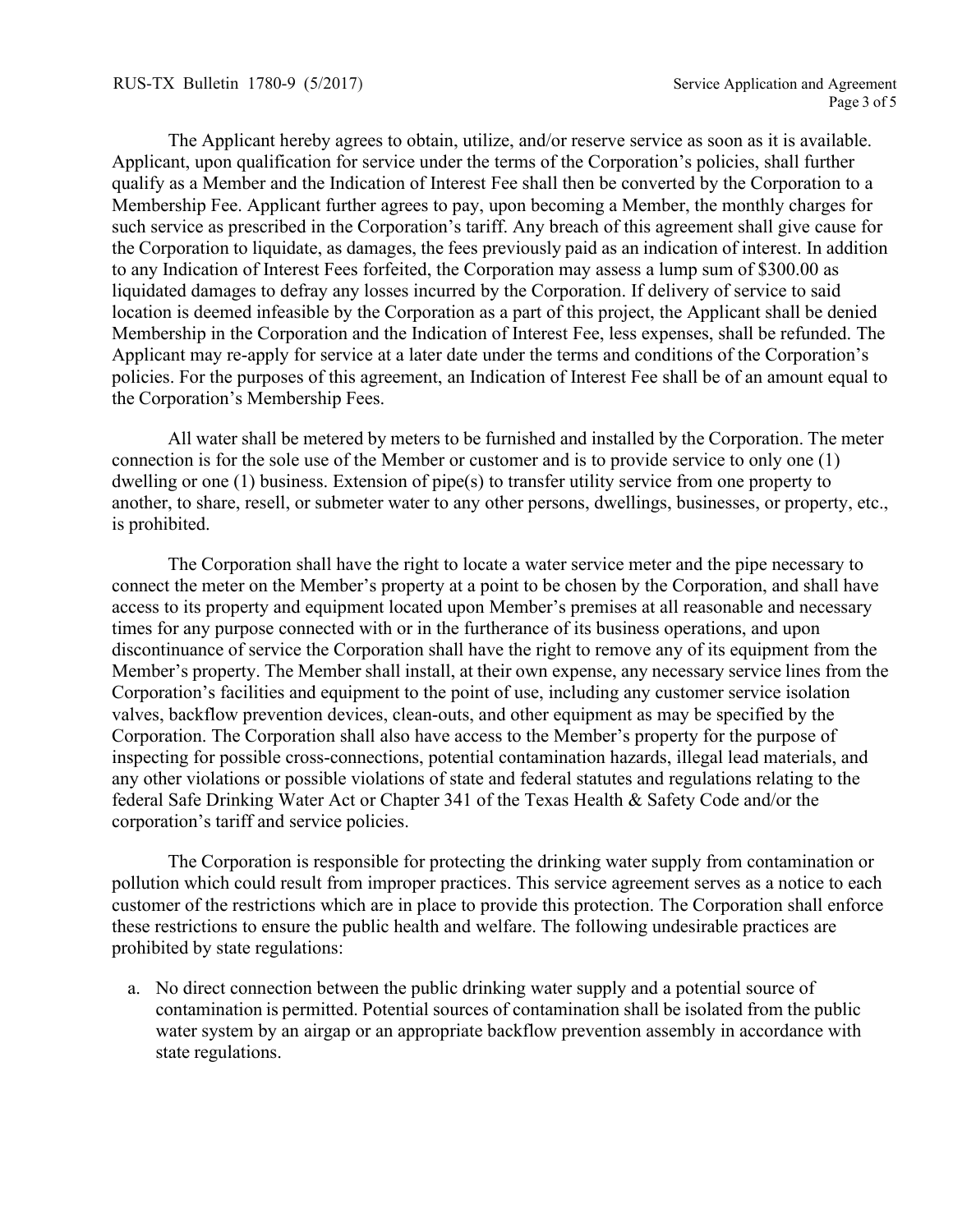- b. No cross-connections between the public drinking water supply and a private water system is permitted. This potential threats to the public drinking water supply shall be eliminated at the service connection by the proper installation of an airgap or a reduced pressure-zone backflow prevention assembly and a service agreement must exist for annual inspection and testing by a certified backflow prevention device tester.
- c. No connection which allows condensing, cooling, or industrial process water to be returned to the public drinking water supply is permitted.
- d. No pipe or pipe fitting which contains more than 0.25% lead may be used for the installation or repair of any public water supply.
- e. No solder or flux which contains more than 0.2% lead may be used for the installation or repair of any plumbing in a residential or non-residential facilities providing water for human consummation and connected to a public drinking water supply system.
- f. No pipe or pipe fitting which contains more than 8.0% lead exists in private water distribution facilities installed on or after July 1, 1988 and prior to January 4, 2014.

The Corporation shall maintain a copy of this agreement as long as the Member and/or premises is connected to the public water system. The Member shall allow their property to be inspected for possible cross-connections, potential contamination hazards, and illegal lead materials. These inspections shall be conducted by the Corporation or its designated agent prior to initiating service and periodically thereafter. The inspections shall be conducted during the Corporation's normal business hours.

The Corporation shall notify the Member in writing of any cross-connections or other undesirable practices which have been identified during the initial or subsequent inspection. The Member shall immediately correct any undesirable practice on their premises. The Member shall, at their expense, properly install, test, and maintain any backflow prevention device required by the Corporation. Copies of all testing and maintenance records shall be provided to the Corporation as required. Failure to comply with the terms of this service agreement shall cause the Corporation to either terminate service or properly install, test, and maintain an appropriate backflow prevention device at the service connection. Any expenses associated with the enforcement of this agreement shall be billed to the Member.

In the event the total water supply is insufficient to meet all of the Members, or in the event there is a shortage of water, the Corporation may initiate the Emergency Rationing Program as specified in the Corporation's Tariff. By execution of this agreement, the Applicant hereby shall comply with the terms of said program.

By execution hereof, the Applicant shall hold the Corporation harmless from any and all claims for damages caused by service interruptions due to waterline breaks by utility or like contractors, tampering by other Member/users of the Corporation, normal failures of the system, or other events beyond the Corporation's control.

The Applicant shall grant to the Corporation permanent recorded easement(s) dedicated to the Corporation for the purpose of providing reasonable rights of access and use to allow the Corporation to construct, maintain, replace, upgrade, parallel, inspect, test and operate any facilities necessary to serve that Applicant as well as the Corporation's purposes in providing system-wide service for existing or future members.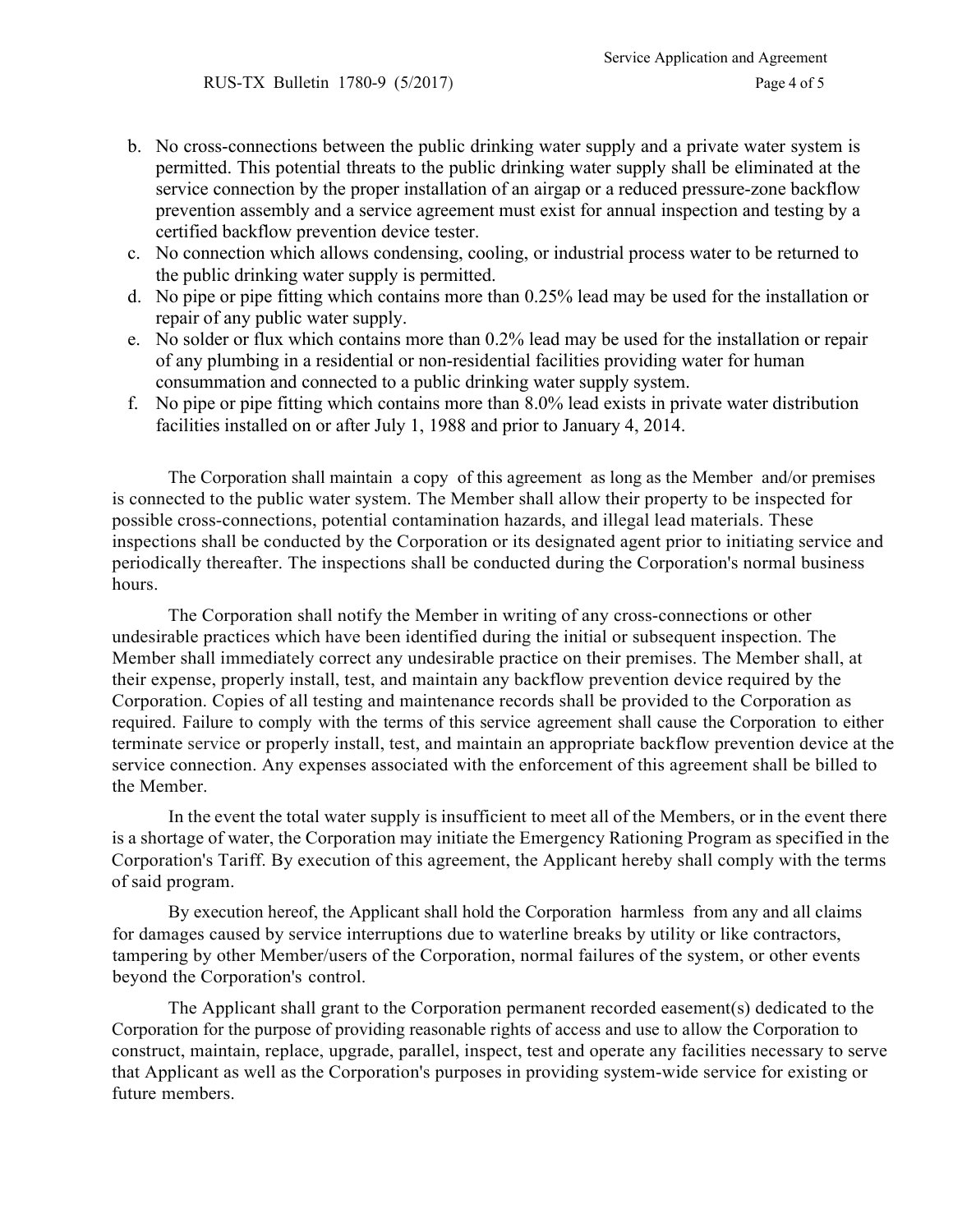RUS-TX Bulletin 1780-9 (5/2017)

By execution hereof, the Applicant shall guarantee payment of all other rates, fees, and charges due on any account for which said Applicant owes a Membership Certificate. Said guarantee shall pledge any and all Membership Fees against any balance due Corporation. Liquidation of shall said Membership Fee shall give rise to discontinuance of service under the terms and conditions of the Corporation's tariff.

By execution hereof, the Applicant agrees that a non-compliance with the terms of this agreement by said Applicant shall constitute denial or discontinuance of service until such time as the violations is corrected to the satisfaction of the Corporation.

Any misrepresentations of the fact by the Applicant on any of the pages of this agreement shall result in discontinuance of service pursuant to the terms and conditions of the Corporation's tariff.

| Witnesseth            | Applicant Member |  |  |
|-----------------------|------------------|--|--|
| Approved and Accepted | Date Approved    |  |  |
|                       |                  |  |  |

Non-Discrimination Statement

**"This institution is an equal opportunity provider and employer."**

**If you wish to file a Civil Rights program complaint of discrimination, complete the USDA Program Discrimination Complaint Form, found online at [http://www.ascr.usda.gov/complaintfilingcust.html, o](http://www.ascr.usda.gov/complaintfilingcust.html)r any USDA office, or call (866) 632-9992 to request the form. You may also write a letter containing all of the information requested in the form. Send your completed complaint form or letter to us by mail at U.S. Department of Agriculture, Director, Office of Adjudication, 1400 Independence Avenue, S.W., Washington, D.C. 20250-9140, by fax (202) 690-7442 or email at [program.int](mailto:program.intake@usda.gov)[ake@usda.gov.](mailto:ake@usda.gov)**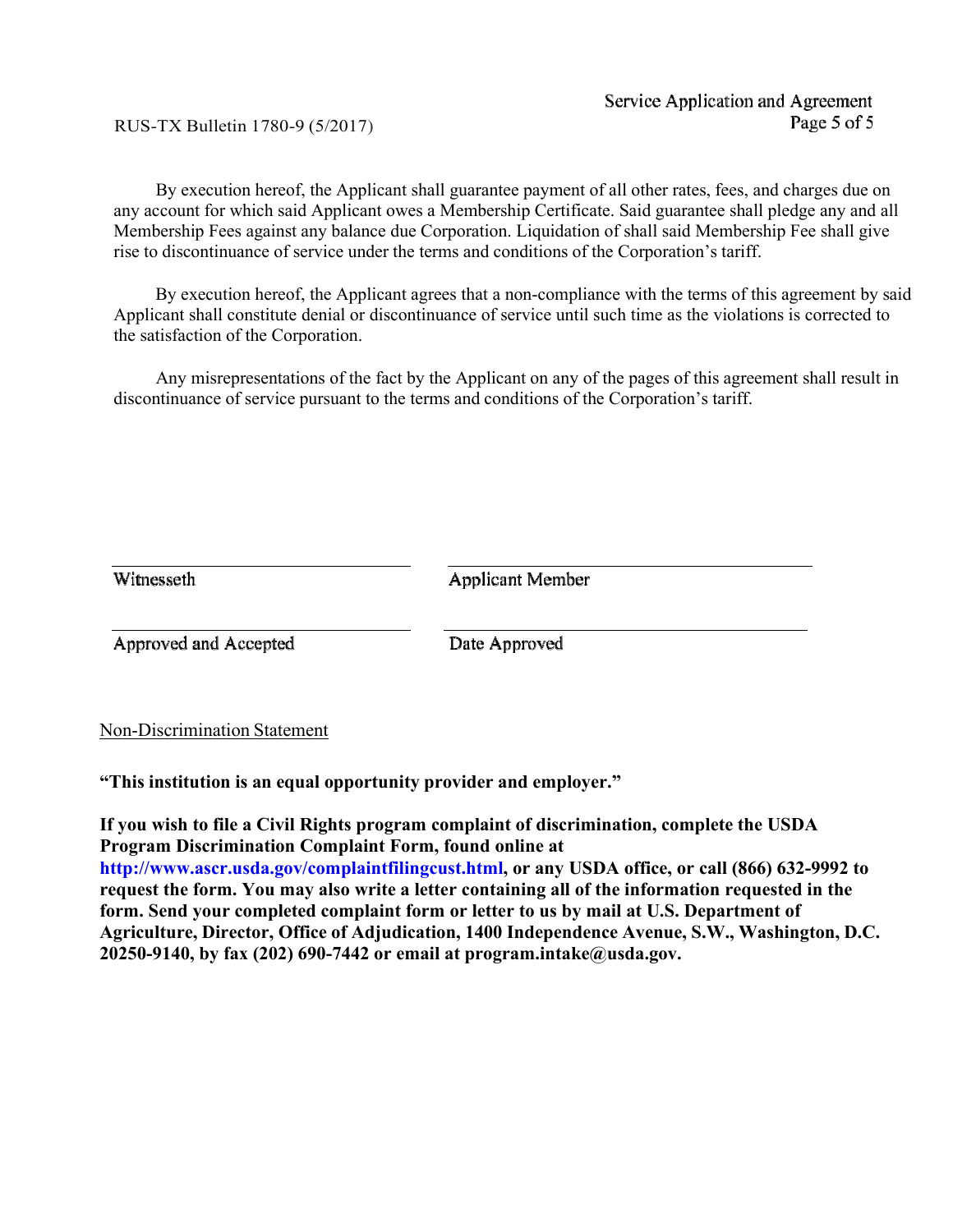# (Rev 6-06) **UNITED STATES DEPARTMENT OF AGRICULTURE Rural Utilities Service**

## **RIGHT-OF-WAY EASEMENT (General Type Easement)**

#### **KNOW ALL MEN BY THESE PRESENTS**, that

(hereinafter called "Grantors"), in consideration of one dollar (\$1.00) and other good and valuable consideration paid by Concord Robbins WSC (hereinafter called "Grantee"), the receipt and sufficiency of which is hereby acknowledged, doeshereby grant, bargain, sell, transfer, and convey to said Grantee, its successors, and assigns, a perpetual easementwith the right to erect, construct, install and lay and thereafter access and use, operate, inspect, repair, maintain, replace, upgrade, parallel and remove water distribution and/or sewer collection lines and appurtenances*,* over and across acres of land, more particularly described in instrument recorded in Vol.

Records, Leon County, Texas, together with the right of ingress and egress over Grantor's adjacent lands for the purpose for which the above-mentioned rights are granted. The easement hereby granted shall not exceed 15' in width, and Grantee is hereby authorized to designate the course of the easement herein conveyed except that when the pipeline(s) is installed, the easement herein granted shall be limited to a strip of land 15' in width, the center line thereof being the pipeline as installed.

Grantee shall have such other rights and benefits necessary and/or convenient for the full enjoyment and use of the rights herein granted, including without limitation, (1) the reasonable right of ingress and egress over and across lands owned by Grantor which are contiguous to the easement; (2) the reasonable right from time to time to remove any and all paving, undergrowth and other obstructions that may injure Grantee's facilities and appurtenances or interfere with the construction, maintenance, inspection, operation, protection, repair, alteration, testing, replacement, upgrading, relocation (as above limited), substitution or removal thereof; and (3) the rights to abandon-in-place any and all water supply and/or sewer distribution lines, service lines and associated appurtenances, such that Grantee shall have no obligation or liability to Grantor, or their successors or assigns, to move or remove any such abandoned lines or appurtenances.

In the event the easement hereby granted abuts on a public road and the county or state hereafter widens or relocates the public road so as to require the relocation of this water and/or sewer line as installed, Grantor further grants to Grantee an additional easement over and across the land described above for the purpose of laterally relocating said water and/or sewer line as may be necessary to clear the road improvements, which easement hereby granted shall be limited to a strip of land 15'in width, the center line thereof being the pipeline as relocated.

The consideration recited herein shall constitute payment in full for all damages sustained by Grantors by reason of the installation of the structures referred to herein and the Grantee will maintain such easement in a state of good repair and efficiency so that no unreasonable damages will result from its use to Grantor's premises. This Agreement together with other provisions of this grant shall constitute a covenant running with the land for the benefitof the Grantee, its successors, and assigns. The Grantors covenant that they are the owners of the abovedescribedlands and that said lands are free and clear of all encumbrances and liens except the following: N/A

Grantor does hereby bind itself, its successors and assigns, to WARRANT AND FOREVER DEFEND, all and singular, the easement herein granted to Grantee, or Grantee's successors and assigns, against every person whomsoever claiming, or to claim, the same or any part thereof.

The easement conveyed herein was obtained or improved through Federal financial assistance. This easement is subject to the provisions of Title VI of the Civil Rights Act of 1964 and the regulations issued pursuant thereto for so long as the easement continues to be used for the same or similar purpose for which financial assistance was extended or for so long as the Grantee owns it, whichever is longer.

**IN WITNESS** WHEREOF the said Grantors have executed this instrument this day of  $\frac{1}{20}$ , 20

ACKNOWLEDGMENT (Individual)

|    | <b>STATE OF TEXAS § COUNTY</b> |  |
|----|--------------------------------|--|
| OF |                                |  |

This instrument was acknowledged before me on by

**Notary Public, State of Texas**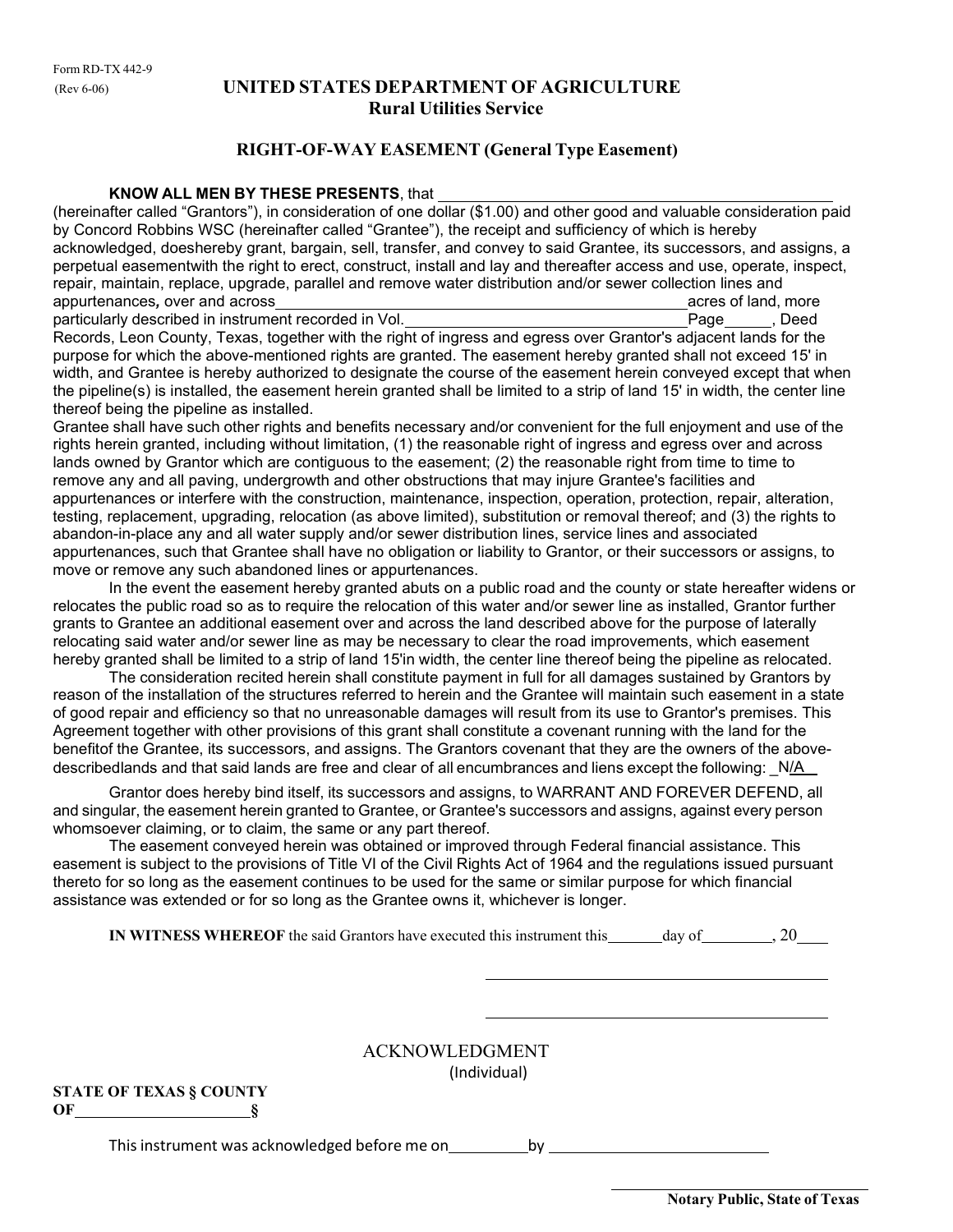# **CONCORD** ROBBINS

PO Box 35 Marquez, TX 77865 [www,concordrobbins.com](http://www.southeastwsc.com/)

WATER SUPPLY CORPORATION

Ph. 903-536-7514 [customerservice@concordrobbins.com](mailto:del@southeastwsc.com)

# **CUSTOMER SERVICE INSPECTION INSTRUCTIONS**

Once your meter is installed you will need to have a C.S.I. completed within 10 days. Owner must **be present for inspection unless previous arrangements have been made.**

*Here are the things that must be in place before you call:*

Install a shut off valve outside and within 24 inches of meter box.





Must have permanently installed Hose Bibbs (Atmospheric Vacuum Breakers) on every outside faucet.

These can be purchased from a hardware store or from Concord Robbins WSC at cost.



Call 903-626-4330 to set up your appointment.

**If inspection finds anything not within state compliance, water will be turned off until corrected this includes a cross connection or multiple residents on one meter**.